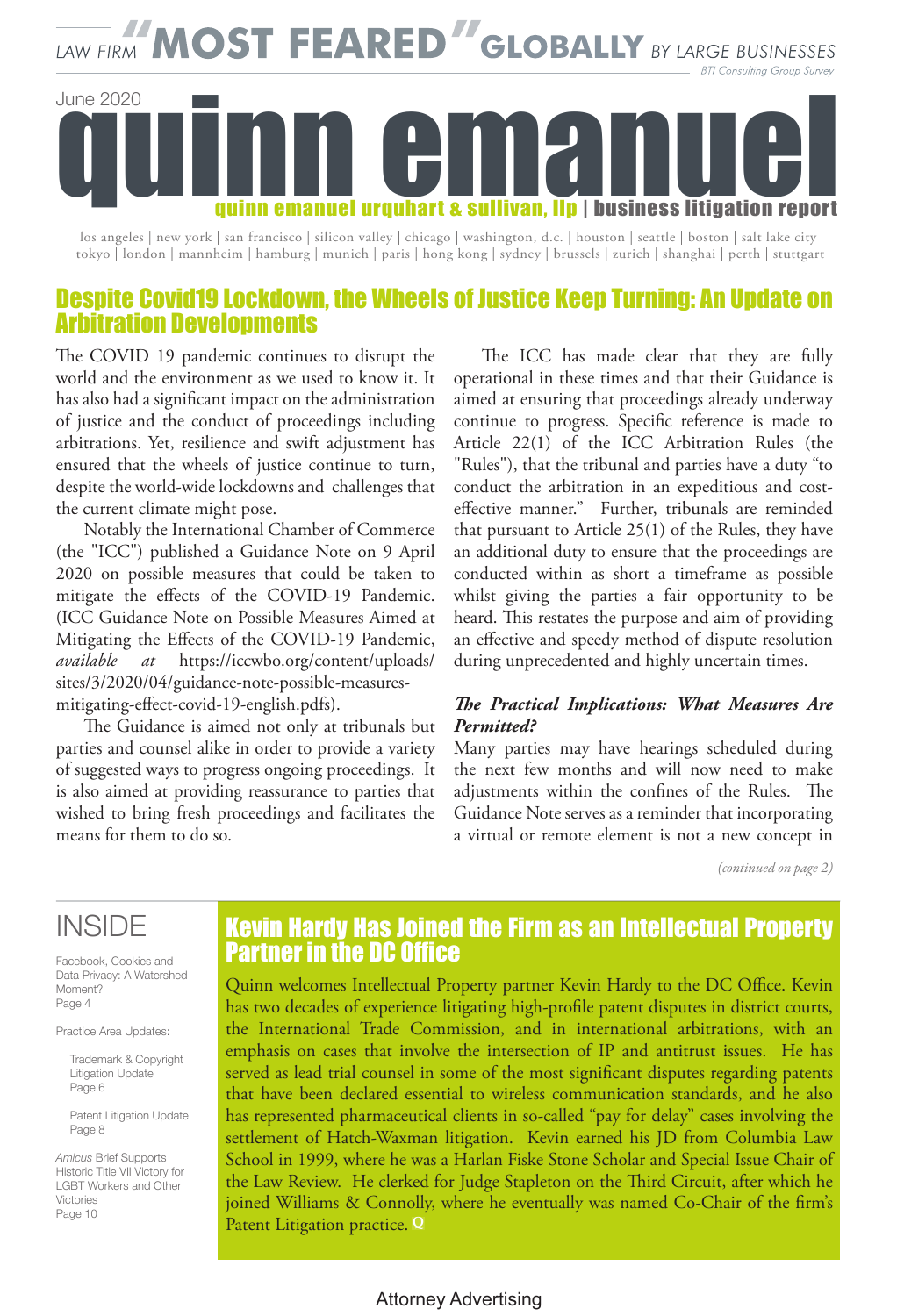international arbitration proceedings where for example, there are practical challenges in getting all relevant individuals physically in one room to conduct the hearing.

The ICC has always made provision for the deployment of techniques and the use of technology which allowed for a proceeding to be conducted in a fair and efficient manner. (Note to Parties and Arbitral Tribunals on the Conduct of the Arbitration under the ICC Rules of Arbitration, *available at* https://iccwbo.org/ content/uploads/sites/3/2017/03/icc-note-to-partiesand-arbitral-tribunals-on-the-conduct-of-arbitration. pdf). Measures that are adopted, should be considered

on a case by case basis to achieve the most appropriate way forward in the proceeding.

The starting point is Article 22(2), which permits a tribunal to adopt any measures it deems necessary to effectively arbitrate the proceeding.

The Tribunal is required pursuant to Article 24, to convene a case management conference (the "CMC") at the earliest opportunity, the first meeting in which a Tribunal, the parties and their counsel get an opportunity to meet and set out the framework for the conduct of the proceeding.

CMCs have to date been conducted in a variety of ways, and have not always taken place in person. Tribunals have employed telephone conferencing, email exchanges and video conferences to conduct CMCs. These methods satisfy Article 22(2) and ensure that the tribunal's obligation under Article 24 of the Rules is discharged. It should therefore not be too difficult to charter into familiar territory for holding a CMC, albeit from a workstation at home.

#### *Particular Constraints and Possible Solutions:*

The Rules do have some constraints. They prohibit a mere determination on paper of substantive issues. The tribunal is required to ensure that the parties each have a reasonable opportunity to present their case and meet the other party's case (Art. 25).

There is some debate as to how one can fulfil the obligations under Articles 25(2) and 25(6), which should be read in conjunction with one another. The Articles require that the hearing take place with the parties together *in person* (if any of the parties so request).

The difficulty arises in relation to substantive hearings, which require the tribunal's consideration of factual evidence, the presentation of legal argument and expert opinion.

However, Article 24(3) of the Rules provides the tribunal with the power to adopt appropriate procedural measures and/or modify the procedural timetable with the consultation of the parties. A range of measures are suggested by the Guidance including (among others):

- Disposing expeditiously of certain claims or defences as provided in paragraphs 74-79 of the Note to Parties and Arbitral Tribunals on the Conduct of the Arbitration under the ICC Rules of Arbitration (*available at* https://iccwbo.org/content/uploads/ sites/3/2017/03/icc-note-to-parties-and-arbitraltribunals-on-the-conduct-of-arbitration.pdf) within the remit of Article 22 of the Rules. This sets out that summary judgment applications could be made for expeditious determination of one or more claims or defences, on the grounds that those claims or defences are manifestly meritless or fall manifestly outside the jurisdiction of the arbitral tribunal. The application would be considered as a primary issue, with both parties being provided an opportunity to present their case and being heard at a hearing if appropriate. Thus, ultimately narrowing the issues in dispute;
- Resolving the issues in dispute in stages, i.e. bifurcating the proceedings if certain issues can be dealt with primarily, rather than leaving all issues to a final hearing if doing so would result in a more efficient resolution of the case for example disputes on jurisdiction and issues of merit could be taken in stages;
- Identifying whether the entirety of the dispute or discrete issues may be resolved on the basis of documents only and so on the papers, with no evidentiary hearing;
- Identifying issues that may be resolved by agreement between the parties, as the case may be with the assistance of their experts and thus narrowing down the issues in dispute;
- The tribunal request that the parties establish an agreed chronology of facts, a joint list of issues in dispute or other similar jointly produced documents that help define and narrow the range of issues in dispute;
- Organising mid-stream CMCs in order to assess with the parties a way in which to focus the dispute;
- Giving consideration to whether potentially dispositive issues can be decided without a document production/discovery phase, or with a limited, more narrow and focused production of documents considered material to the issue(s) to be decided;
- Identifying issues that may be resolved without witness and/or expert evidence, or on the basis of written questions from the opposite party or the tribunal and the provision of written answers/ responses from the witness or expert;
- Considering whether site visits or inspections by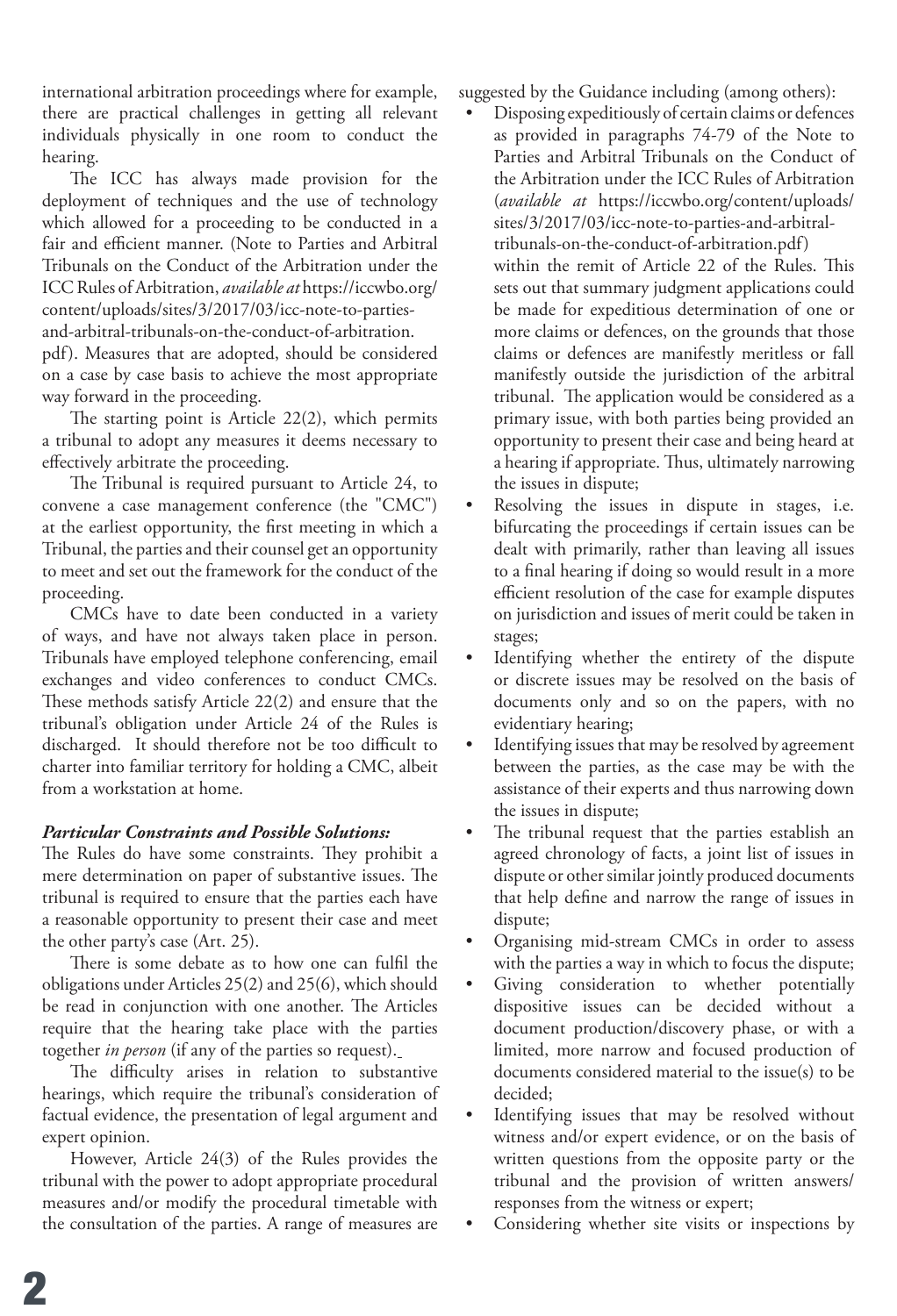experts can be replaced by video presentations or joint reports of experts;

- Considering whether the employment of a tribunalappointed expert as opposed to party-appointed experts is appropriate;
- Using audioconference or videoconference for CMCs and hearings where possible and appropriate;
- Considering whether and how the number and size of submissions can be limited; and
- Considering whether the parties would agree to opt-in to the ICC Expedited Rules Provisions.

#### *Other Arbitration Institutions*

Other arbitration institutions around the world have likewise been adjusting to the new circumstances by publishing guidance on remote hearings and by supporting the progression of cases in the online world. The London Court of International Arbitration (LCIA), the Singapore International Arbitration Centre (SIAC), the Arbitration Institute at the Stockholm Chamber of Commerce (SCC) and the Swiss Chambers' Arbitration Institution, for example, all remain operational and have been undertaking various efforts to support online hearings. In May 2020, Quinn Emmanuel participated as counsel in the first-ever online hearing with witness examinations at the International Centre for Settlement of Disputes (ICSID) in *Alverley Investments Limited and Germen Properties Ltd v. Romania* (ICSID Case No. ARB/18/30). The tribunal members and hearing participants were all in differing locations, spanning five countries and seven time zones. Despite the challenges, the ICSID Secretariat proved adept at supporting the tribunal and other hearing participants in getting comfortable with ICSID's online platform (ICSID uses Webex exclusively due its security features), and the hearing progressed efficiently and with no significant hitches.

#### *What Technology Is Required?*

At a recent conference, members of the ICC suggested that technologies including (but not limited to) Zoom, Skype for Business, Webex, BlueJeans and the like, should be explored, including whether each individual attending the hearing has sufficient arrangements in place and whether the technology is workable to conduct the proceeding efficiently.

Suggestions included giving consideration to the equipment that each individual had access to; the possibility of utilizing a suite in an arbitration hearing centre for a tribunal member or counsel if certain technology was unworkable from home, the investment or renting of equipment, and testing to be conducted in the lead up to the hearing.

The Guidance acknowledges that there may be some differing opinions as to the meaning of 'in person' in the context of hearings. However resolved, it is ultimately at the discretion of the arbitral tribunal as to how they construe Article 25(2) as requiring a faceto-face hearing, or whether the use of teleconferencing or videoconferencing technologies would meet the requirement.

The Guidance also lists various considerations that need to be made prior to the commencement of a hearing. These should not come as a surprise given that many are not limited to virtual hearings but in fact need to be made in face-to-face hearings also, including logistical arrangements, technical considerations, confidentiality, privacy and security, etiquette and presentation of evidence and examination of witnesses of fact and experts.

Face-to-face hearings have always had the advantage of maintaining confidentiality of the proceeding with all relevant individuals situated in one room. A primary concern of security arises where hackers may potentially access a virtual hearing which is otherwise intended to be confidential. Added security measures are required to be given consideration to such as use of passwords/ passcodes and platforms/technology with added layers of security.

#### *Any Difficulties or Changes Needed in Preparing Remotely?*

Counsel will be required to place more reliance on the use of technologies such as those mentioned above, in conferring with their teams and also in interviewing witnesses and experts in the course of presenting the case, either for the purposes of the written presentation of the case or oral presentation at a hearing.

Whilst post-hearing considerations remain with the tribunal, who should be able to continue to draft awards and consult with their fellow tribunal members remotely, parties should give special consideration to any particular rules as to the seat of the arbitration and location of signature requirements that may be applicable.

#### *Methods of Communication and the Transmission of Submissions*

Following the Secretariat's communication of 17 March 2020, all new requests for arbitration (including supporting documents) should be filed with the Secretariat in electronic form.

The ICC additionally encourages electronic transmission of documents, for example Terms of Reference are encouraged to be signed electronically in counterparts.

The Guidance also suggests that hard copies in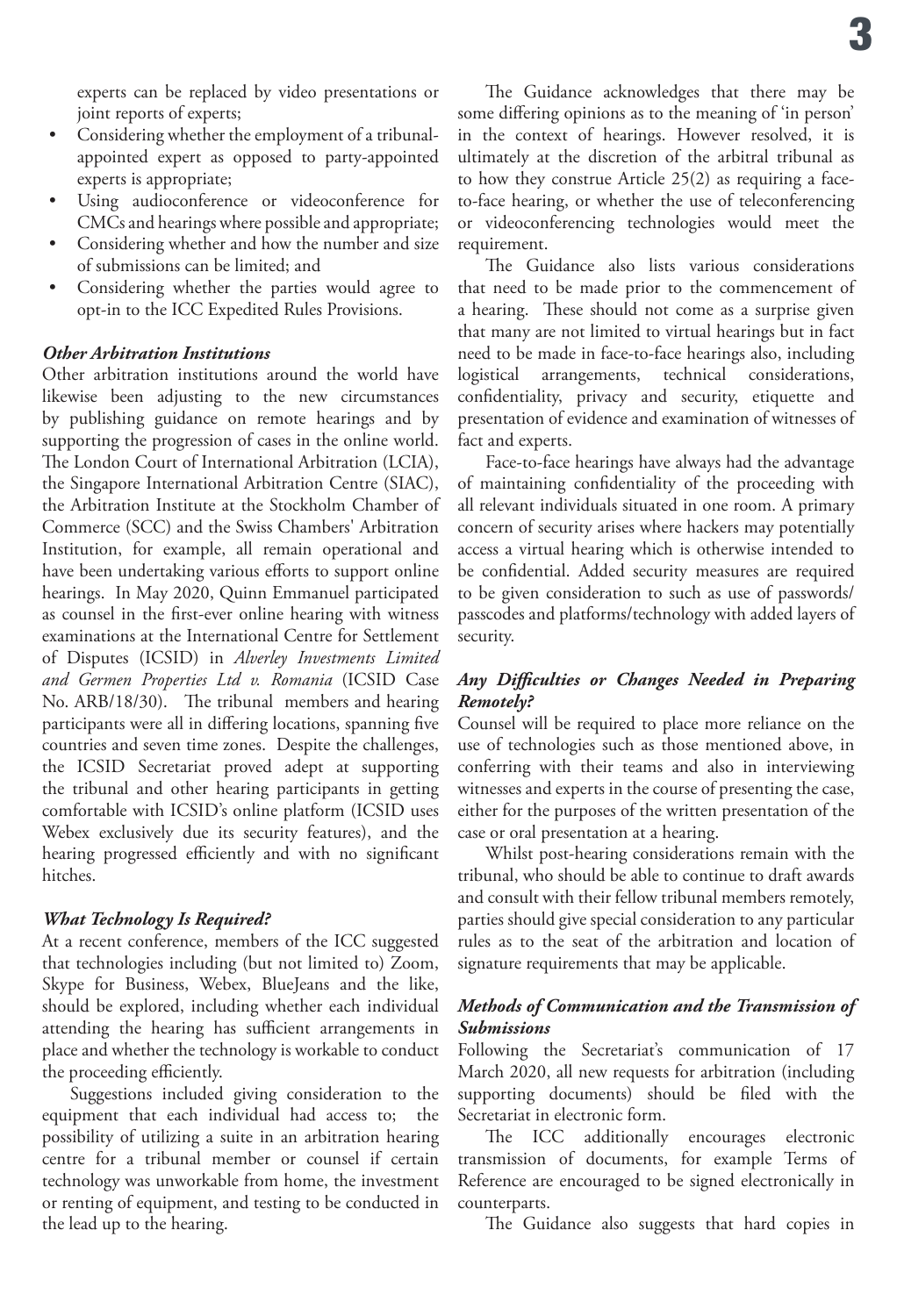the current circumstances should be dispensed with, with the tribunal encouraging electronic transmission of communications, submissions and supporting documents. Communications with the Secretariat are already expressly required to take place electronically.

#### *What Next?*

This is not the final word. It is not the end, but in fact the beginning of the adjustment and redevelopment of the way in which proceedings will be conducted, as standard practice beyond the current COVID-19 pandemic. Quinn Emanuel remains at the forefront of testing these new measures. **Q**

# NOTED WITH INTEREST

#### **Facebook, Cookies and Data Privacy: A Watershed Moment?**

Data privacy issues continue to make headlines. A recent challenge concerned Facebook's use of plug-ins to track users' browsing histories when they visit third party websites. These browsing histories are compiled into personal profiles. Facebook then sells these personal profiles to advertisers. On April 9, 2020 in the matter of *In re Facebook, Inc. Internet Tracking Litigation* (20 Cal. Daily Op. Serv. 3227), the Ninth Circuit upheld an appeal allowing users to pursue a putative class action against Facebook for alleged common law and statutory privacy violations when it tracked their browsing histories after they had logged out of Facebook. The Ninth Circuit's decision is noteworthy on two fronts. First, it signals a green light for other data privacy class action cases by reinforcing the premise that privacy violations are concrete injuries. Second, by excluding certain user tracking techniques from the '*party exception'*  to the Wiretap Act (18 U.S.C., §2510), internet companies that use these techniques are susceptible to liability under the Wiretap Act.

#### **Background**

Facebook's cookies are attached to a user's browser when visiting third-party websites featuring Facebook plug-ins. The plug-ins, such as the Facebook 'Like" button, contain codes which are embedded into third-party websites to facilitate tracking. When a Facebook user visits a thirdparty website with a Facebook plug-in, the code is able to duplicate and send the user's data back to Facebook in a separate, but simultaneous communication that is undetectable by the user.

The information in the separate-undetectable communication includes a Uniform Resource Locator (URL). A URL can provide the users identity, the web server, the website name and the search terms used to locate the page. The URL, once collected, is referred to as a "referrer header."

The Facebook cookies on the user's browser enable the

collected personal headers to be compiled into personal user profiles. Facebook then sells the information on to advertisers to generate revenue. Allegedly, between May 27, 2010 and September 26, 2011, the Facebook cookies continued to track users in this way when they were logged out of the Facebook application.

The plaintiffs filed a consolidated complaint on behalf of themselves and a putative class of Facebook account holders during the period in question, asserting violations of the federal Stored Communications Act (SCA) (18 U.S.C. § 2701), the Wiretap Act, and the California Invasion of Privacy Act (CIPA) (Cal. Pen. Code  $\S$  631(a)), together with common law privacy claims and other complaints.

After rounds of amended pleadings, the District Court ultimately granted Facebook's motion to dismiss. First on the basis that the plaintiffs lacked standing, and second, for failure to state a claim.

#### **The Ninth Circuit Decision**

By reversing the District Court in part, the Ninth Circuit found that the plaintiffs had standing under Article III (U.S. Const. art. III) to bring all claims. However, it concluded that only the Wiretap Act, the CIPA and the common law privacy claims were sufficient to overcome Facebook's Rule 12(b)(6) motion to dismiss (Fed. R. Civ. P.  $12(b)(6)$ ).

#### *Article III Standing*

According to *Spokeo v Robins,* Article III standing requires a plaintiff to have "(1) suffered an injury in fact, (2) that is fairly traceable to the challenged conduct of the defendant, and (3) that is likely to be redressed by a favorable judicial decision" (136 S. Ct. 1540 (2016))*.* 

Turning first to the privacy claims, the Ninth Circuit focused on whether the plaintiffs had suffered a "concrete" and "particularized" injury, generally characterized by economic or physical harm, as opposed to an "abstract"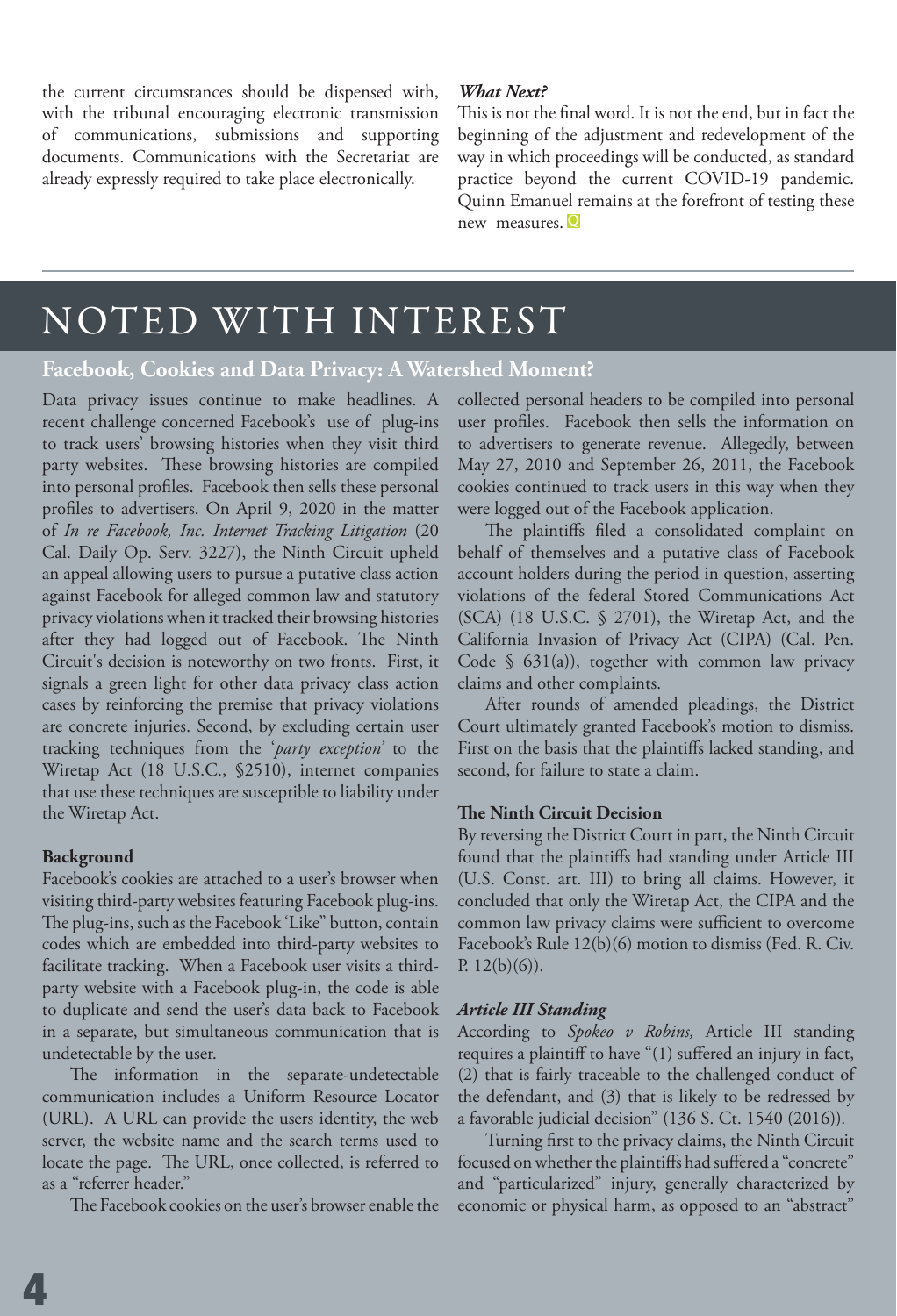or "purely procedural" injury. The absence of economic or physical harm can be a common feature in data privacy cases.

The Ninth Circuit, however, concluded that the first prong of the *Spokeo* test can still be satisfied, where there has been a violation of a law in which there was legislative intent to protect a concrete interest "akin to a historical common law interest."

Here the Ninth Circuit found that the invasion of privacy allegations constituted concrete and particularized injuries for purposes of Article III standing. This is because the Ninth Circuit's August 2019 decision in *Patel v. Facebook* already acknowledged a historical common law interest in the right to privacy, and legislative history indicated that the Wiretap Act and CIPA were "intended to protect these historical privacy rights."

Next, the Ninth Circuit turned to other claims for fraud, larceny, trespass to chattels, and California's Computer Data Access and Fraud Act. In particular, the plaintiffs alleged that Facebook was "unjustly enriched" when it sold their personal profiles to advertisers to generate revenue. Facebook argued that these profits did not create a tangible plaintiff injury for purposes of Article III standing.

On this issue, the Ninth Circuit first emphasized the principle that "state law can create interests that support standing in federal courts." Then, using the concept of disgorgement of profits from unjust enrichment conferred through California state law, the Ninth Circuit found that in this case, unjust enrichment constitutes a concrete injury – even though the plaintiffs suffered no economic loss themselves: thereby finding that the plaintiffs had standing to bring their claims.

#### *Failure to State a Claim – Rule 12(b)(6)*

To survive a motion to dismiss for failure to state a claim, the court must be satisfied that the facts, as alleged, give rise to an entitlement to relief. In this context, the Ninth Circuit upheld the District Court's decision that the plaintiffs failed to state a claim with respect the non-privacy related claims, including the breach of contract and SCA claims, but considered the common law privacy, CIPA and Wiretap Act claims sufficient to survive Facebook's Rule 12(b)(6) motion to dismiss.

The contract related claims failed because the Ninth Circuit found there was no contract between the parties. As such, it rejected plaintiffs' claims that Facebook's September 2011 Data Use Policy contained "an explicit promise not to track logged out users."

Plaintiffs' URL based SCA claims were also rejected by the Court. It concluded that URLs are not within the ambit of the SCA because they are not "communications" electronically stored "incident to transmission" (such as emails). The Ninth Circuit went on to note that even if the URLs were "communications", Facebook had not accessed the plaintiffs' "stored" browser histories.

As to the plaintiffs' invasion of privacy claims, California law requires the plaintiffs to have had a "reasonable expectation of privacy", and that Facebook's intrusion was '"highly offensive." Here the Ninth Circuit Court determined that the plaintiffs had a reasonable expectation of privacy. This is because Facebook made "affirmative statements" in its Statement of Rights and Responsibilities and Data Use Policies that it would not collect data while users were logged out of Facebook. Here the plaintiffs were "logged-out" of Facebook during the alleged intrusion. The Ninth Circuit concluded that it was more appropriate for the District Court to make a finding after the pleading stage as to whether Facebook's intrusion was "highly offensive," since the analysis involved social norms and broader policy considerations.

Finally, Facebook sought to invoke the "party" exemption in support of its motion to dismiss the plaintiffs' CIPA and Wiretap Act claims. The term "party", however, is undefined in both statutes, and the Circuit Courts are split as to who qualifies as a "party" to a communication for purposes of the exemption in the Wiretap Act. Ultimately, the Ninth Circuit sided with the First and Seventh Circuit Courts' interpretation by finding that Facebook was not a "party" to a communication in instances where it generated and sent back to itself an undetectable copy of user's communications. In doing so, the Ninth Circuit rejected the Third Circuit's view that these tracking practices create a discreet second channel of communication to which the internet tracking company is the intended "party" (*see In re Google Cookies*, 806 F.3d 125 (2015)). The Third Circuit's interpretation places these types of tracking techniques outside the ambit of the Wiretap Act, by distinguishing them from simple "interceptions."

#### *Takeaway*

Internet and advertising companies should carefully consider how they collect user data, and in particular those companies that use cookie-based browser tracking. Until the Supreme Court settles the Ninth Circuit split with respect to the scope of the "party exemption" to the Wiretap Act, companies may need to alter their targeted advertising tracking techniques. Furthermore, companies that profit from the sale of user data should be on notice that the decision in *In re Facebook, Inc. Internet Tracking Litigation* may well be a watershed for data privacy lawsuits in this area. **Q**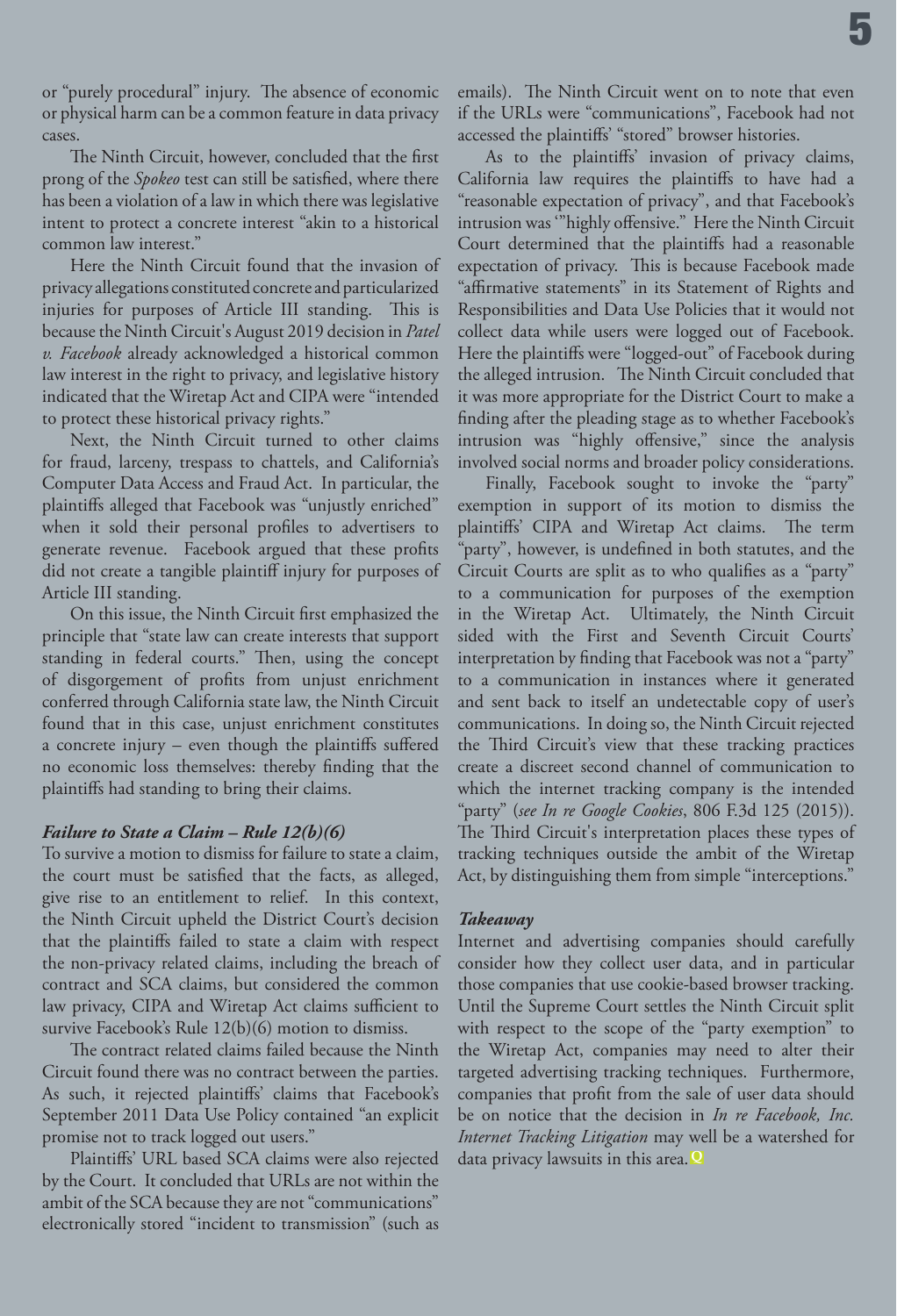# PRACTICE AREA NOTES

## Trademark & Copyright Litigation Update

#### *Ninth Circuit Sinks Plaintiff's* **Spirit** *Like a Lead Balloon: Some Copyright Protections Have Died, And Not Gone to* **Heaven**

When filed in 2014, *Skidmore vs. Led Zeppelin* threatened to publicly humiliate the members of Led Zeppelin. The plaintiff accused them of stealing his work for what became among the best-known rock music ever recorded: the opening acoustic section of *Stairway to Heaven*. Led Zeppelin's guitarist, Jimmy Page, had written the music. But when the case ended in March, the Ninth Circuit delivered a landmark en banc decision, written by Judge Margaret McKeown. That brought an end to the case and, in the process, changed how courts across the country are handling copyright infringement cases and will do so for years to come.

Gone is the Ninth Circuit's decades-long use of the "inverse ratio rule." This rule provided that, as the evidence of the defendant's access increases, the plaintiff's burden to demonstrate substantial similarity decreases. For music cases, unless the alleged infringer copied something contained in the deposit copy, the claim is without merit on arrival. Even then, if the alleged similarity is in a common selection or arrangement of musical notes, a district court is not likely to let the case get to a jury.

For those unfamiliar with the dispute, music anthropologists had for many years questioned the eerie similarity between the first half of the iconic 1971 Led Zeppelin anthem *Stairway to Heaven*—the so-called acoustic half—and a lesser-known 1968 song, *Taurus*, by the band Spirit. The reader can weigh that on many comparison videos, such as https://www.youtube.com/ watch?v=deVNnnuf24w. The song was written by Spirit's Randy Wolfe, who Jimi Hendrix had famously renamed "Randy California."

At the time, Wolfe had no interest in filing a lawsuit. As the years passed, and after Wolfe died, the industry assumed the claim had long-since become time-barred. But in 2014, in a case involving the motion picture *Raging Bull*, the Supreme Court ruled that no matter when a defendant's infringement of a work began, if the infringement were on-going, such as through the continued distribution of an unauthorized derivative work, the copyright owner could sue for infringement and at least obtain damages for activity occurring in the prior three years. Given the enduring presence of *Stairway to Heaven* on radio playlists and in on-line stores, Wolfe's heirs promptly sued Led Zeppelin and its record company.

Unfortunately for Wolfe, in 1968, United States copyright law was governed by a statute that had taken effect in 1909. Protection for music extended only to the musical composition—the notes and lyrics—and did not extend also to the recording of a performance of that composition. Thus, no matter how striking the similarities between *Stairway to Heaven* and Spirit's *recording* of *Taurus* might be, the lawsuit was to be confined to similarities found in Wolfe's underlying composition. And in 1968, the Copyright Office did not accept recordings as a form of the required deposit copy of the work being registered. Only the sheet music was accepted. Record companies and music publishers often saved money by submitting only a "lead sheet," i.e., a condensed version of the composition in which the melody is written in music notation, the lyric is written below the staff, and the harmony is noted with chord symbols above the staff. That was the case with *Taurus*.

Based on these principles, the district court ruled that the jury would not be allowed to listen to Spirit's recording of *Taurus*, limiting plaintiff to Wolfe's deposit copy. The jury returned a verdict in favor of Led Zeppelin. Plaintiff appealed.

In June 2019, two of the three Ninth Circuit judges sitting on the panel that heard the appeal decided that, although the scope of protection for an unpublished musical work is defined by what the author deposited with the Copyright Office, it was nevertheless error not to have allowed the jury to hear the *Taurus* sound recording. According to the panel, the jury should have been allowed to watch Mr. Page's reaction while listening to the recording, which would, somehow, bear on their determination of his credibility on the issue of whether he had accessed the work before writing *Stairway to Heaven*. Given Page's admissions that he owned the Spirit album that included *Taurus*, and testimony that Spirit played *Taurus* while on tour in the United States with Led Zeppelin before they wrote *Stairway to Heaven*, and given that Page would not be hearing *Taurus* in front of the jury for the first time, the probative value seemed far outweighed by the prejudice caused by the risk that the jury would be unable to forget any similarities between the recordings when deciding the issue of substantial similarity of the underlying composition. (Apparently, no one thought to fix the problem by having Page listen to *Taurus* on headphones, while the jury watched for supposed facial indications that any denial of his having heard the song nearly 50 years earlier, when he wrote *Stairway to Heaven*, was not to be believed. But Quinn Emanuel was not there to point this out.)

The ruling was puzzling. And short-lived. The Ninth Circuit decided to rehear the case en banc. It affirmed the jury verdict. It ruled that the district court committed no error in not letting the jury hear the *Taurus* recording. As noted above, it used the en banc opportunity to establish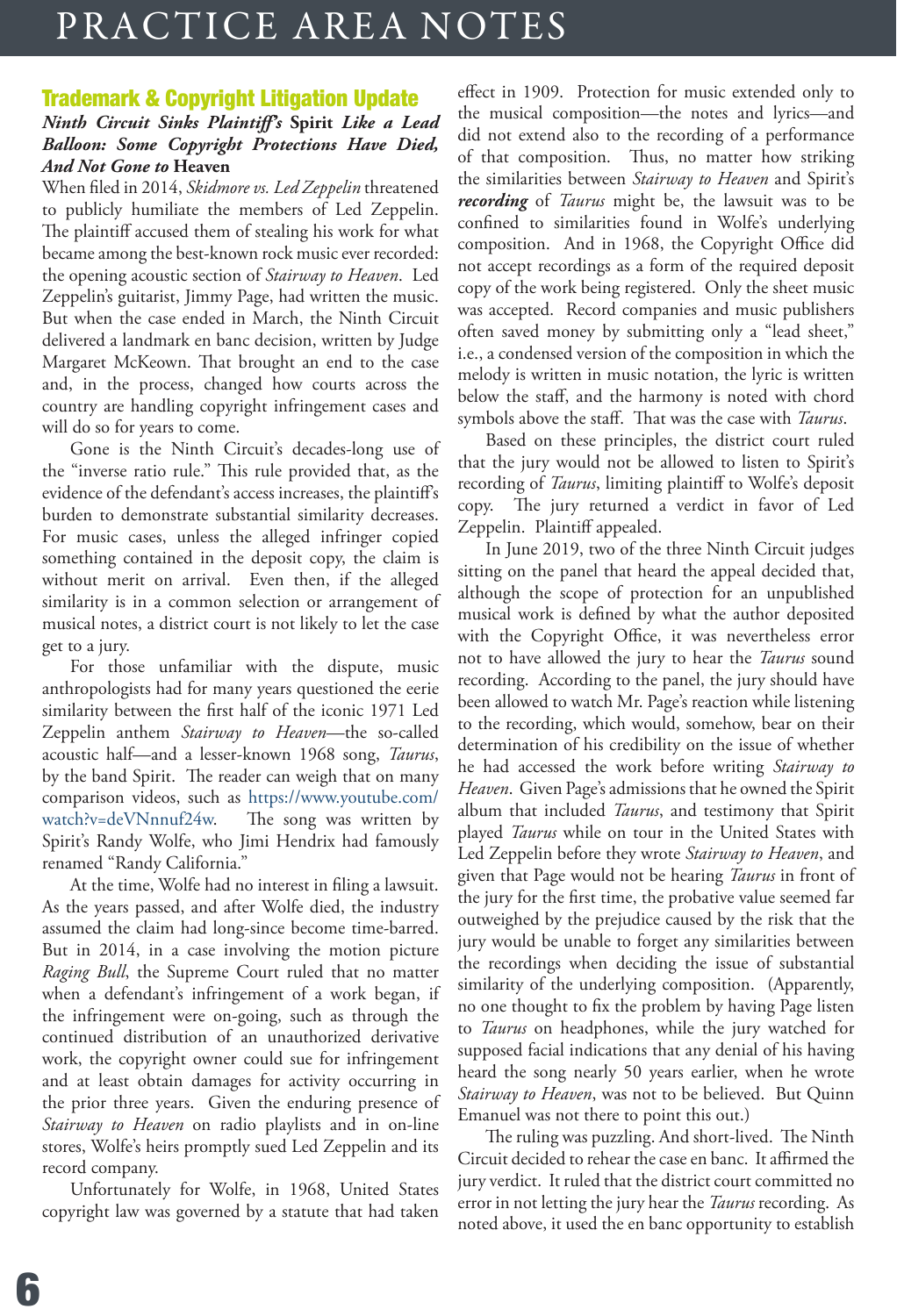principles for all copyright cases, not just music cases, to overturn any further use of the inverse ratio rule, limit the plaintiff's work to what it had deposited at the time of registration, and clarify the extent to which the selection and arrangement of unprotectable elements, such as notes, could be protected nonetheless, collectively.

#### *Death of the Inverse Ratio Rule in the Ninth Circuit*

Before this case, the Inverse Ratio Rule enabled a plaintiff to lower its burden on the extent to which the defendant's work was substantial similar to the plaintiff's: the higher the degree of access, the lower the bar for substantial similarity. Commentators had criticized its logic and the absence of any statutory foundation to support it. Some circuits, including the Second, had declined to follow the rule.

After the *Stairway to Heaven* decision, access is no longer relevant in the Ninth Circuit to the determination of substantial similarity. As Judge McKeown wrote: "The constellation of problems and inconsistencies in the application of the inverse ratio rule prompts us to abrogate the rule. Access does not obviate the requirement that the plaintiff must demonstrate that the defendant actually copied the work. By rejecting the inverse ratio rule, we are not suggesting that access cannot serve as circumstantial evidence of actual copying in all cases; access, however, in no way can prove substantial similarity." *Skidmore v. Zeppelin*, 952 F.3d 1051, 1069 (9th Cir. 2020).

#### *Only Claims That Allege Copy from the Deposit Can Survive*

Much can be said about the social implications of a requirement that an artist be capable of reading and composing music in traditional notation to protect their work. But the limitations of this holding are even more obvious: the composer's expression of the song's "feel" cannot so easily be transcribed, at least not by lead sheets. Nor can tone or timbre. To give artists and record companies protection against bootlegging of sound recordings, Congress updated the 1909 Act in 1974 to allow sound recordings to be copyrighted. A related consequence is that composers became able to submit recordings of their songs as the form of deposit copy of the composition. They no longer needed to submit lead sheets or sheet music. Plaintiffs suing to protect musical works that were so registered, or that will be in the future, should have a much easier time than did the plaintiff in the *Stairway to Heaven* case getting the jury to hear the recorded performance of their composition. That is the only pro-plaintiff aspect of the decision.

The Ninth Circuit's *Stairway to Heaven* decision provides no protection to composers whose works were

submitted in only written form. This principle was applied in *Williams v. Gaye*, also known as the *Blurred Lines* case, where the plaintiff was not allowed to play an audio recording of Marvin Gaye's hit *Got To Give It Up* and had to rely instead on the written deposit copy alone. Nonetheless, the plaintiff prevailed.

It did not take long for the *Stairway to Heaven* decision to affect other cases. Just two weeks later, on March 25, a judge in the U.S. District Court for the Southern District of New York followed the Ninth Circuit's decision in a case filed against singer-songwriter Ed Sheeran over his song, *Thinking Out Loud*. The judge ruled in his favor to limit the scope of the plaintiff's copyright claim by not allowing the jury to hear Marvin Gaye's recording of *Let's Get It On*, limiting the claim to the elements in the written deposit copy.

#### *A Heightened Standard for Proving Originality*

The Ninth Circuit also clarified the law on the issue of originality, namely, whether a sequence consisting of only a few notes could be protectable at all. In their ruling on the originality jury instructions, Judge McKeown wrote that "copyright does require at least a modicum of creativity and does not protect every aspect of a work; ideas, concepts, and common elements are excluded …. Nor does copyright extend to 'common or trite' musical elements" such as "building blocks" like "descending chromatic scales, arpeggios or short sequences of three notes." *Id*. at 1082. Those were the types of similarities the plaintiff had alleged that *Stairway to Heaven* borrowed from *Taurus*. Those similarities are no longer sufficient.

Ten days later, a judge in the Central District of California threw out a jury's finding of copyright infringement in a case brought against Katy Perry for her song, *Dark Horse*. The judge held that the plaintiff's eight note sequence was not protectable. He went further than Judge McKeown: "Many if not most of the elements that appear in popular music are not individually protectable" because popular music, more than any other work of art, "borrows, and must necessarily borrow, and use much which was well known and used before." *Gray v. Perry*, No. 2-15-CV-05642 CAS, 2020 WL 1275221 (C.D. Cal. Mar. 16, 2020), at \*4.

As a result, plaintiffs are going to find it harder and harder to persuade a court to find such combinations of common elements to constitute protectable copyright subject matter, as opposed to common tools and building blocks for the composition of music. **Q**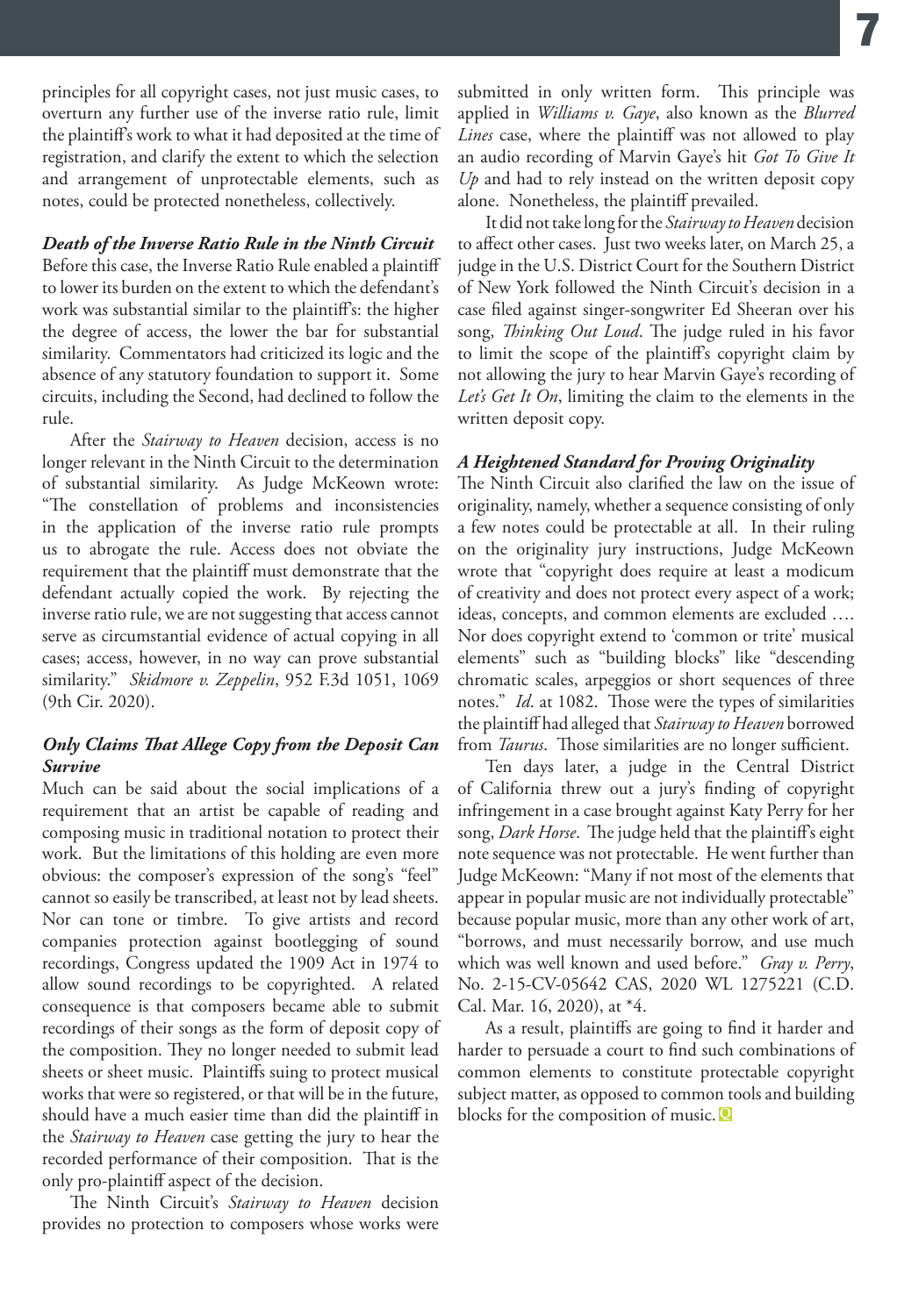# PRACTICE AREA NOTES

### Patent Litigation Update

#### *Federal Circuit Weighs in on Applicability of Prosecution History Estoppel in View of Statements Made During Co-pending IPR*

In *Galderma Laboratories, L.P. v. Amneal Pharmaceuticals LLC*, No. 19-1021, 806 F. App'x 1007 (Fed. Cir. 2020) [hereinafter "Op."], the Federal Circuit recently revisited the issue of whether arguments during proceedings before the Patent Trial and Appeal Board (PTAB) can result in a surrender of claim scope in district court proceedings. The court's rationale in holding that Galderma was not estopped due to unsuccessful arguments made during *inter partes* review (IPR) proceedings provides helpful guidance for parties in the common position of facing actions both in district court and before the PTAB.

#### *Amneal's Unsuccessful IPR Challenges to the Chang Patents*

In 2011, Amneal filed an Abbreviated New Drug Application (ANDA) for its generic version of Oracea, an orally administered medication (in pill form) for treating acne. *Galderma Labs., L.P. v. Amneal Pharms. LLC*, No. 1:16-cv-00207-LPS, Compl. ¶ 42 (D. Del.). In June 2013, Amneal filed IPR petitions against three Galderma patents related to Oracea (the "Chang Patents"). Appellant's Opening Br. 14 & n.3; J.A. 17018. The Chang Patents are all directed to particular formulations of Oracea in which one portion of the pill (30 mg) is an "immediate release" component, and another portion (10 mg) is a "delayed release" component. Op. 3.

Amneal sought to invalidate the Chang Patents in view of a combination based primarily on U.S. Patent No. 5,348,748 ("Sheth"). *Id.* at 3–4. Galderma responded by attempting to distinguish Sheth on the grounds that the claim term "delayed release (DR) portion" requires that there be no "substantial release" until after the pill passed through the stomach and upper gastrointestinal tract. *Id.* By contrast, Galderma argued, Sheth disclosed formulations where the alleged delayed release potion (the "'secondary loading' portion") was intentionally designed to "leak" in the stomach. *Id*. at 4.

The PTAB disagreed with Galderma's proposed construction, instead concluding that "delayed release" (under a "broadest reasonable interpretation standard) was more properly construed as requiring release only "at a time *other than immediately* following oral administration." *Id*. at 5 (emphasis added). However, because Sheth disclosed water-soluble coatings permitting at least some release immediately after administration, the PTAB found that, under the appropriate construction, Amneal had failed to prove unpatentability. *See id*. at 4–5; J.A. 17029.

#### *District Court's Finding of No Prosecution History Estoppel*

After prevailing before the PTAB, Galderma filed suit against Amneal in district court alleging infringement of several of the Chang Patents by Amneal's generic version of Oracea. Op. 5. During claim construction proceedings, Galderma proposed the same broad construction of "delayed release" that the PTAB had adopted during IPR, *i.e*., "release of a drug at a time other than immediately following oral administration." J.A. 3163. Applying this construction, Galderma asserted infringement under the doctrine of equivalents, arguing that the 2 mg delayedrelease portions of generic Oracea were equivalent to the claimed 10 mg "delayed release" portions of the Chang Patents. J.A. 4963.

Amneal moved *in limine* to preclude Galderma from asserting that formulations that begin release in the stomach could be found to meet the claimed "delayed release" limitation under the doctrine of equivalents in view of Galderma's statements during IPR. J.A. 4964 –65. In particular, Amneal asked the court to exclude evidence at trial that a formulation that does not fall within the court's construction of "delayed release" could nonetheless be equivalent to it, given the patent owner's representations to the PTAB which Amneal characterized as having "surrendered" "any such equivalents." J.A. 5228.

The district court denied Amneal's motion *in limine*, as well as its post-trial arguments to defeat infringement on the same basis, finding no clear disavowals of claim scope by the patent owner. J.A. 70. Following a bench trial, the court held that Amneal's 2-mg "delayed release" formulation infringed under the doctrine of equivalents. J.A. 71–81. Amneal then appealed, arguing that the district court erred in holding that Amneal's formulations that allegedly had the "same features as the prior art that Galderma said in IPR proceedings was 'substantially different' from the claims," could be found equivalent to the claimed "delayed release . . . portion comprising 10 mg doxycycline." Op. 3.

#### *The Federal Circuit Affirms Finding of No Prosecution History Estoppel*

Relying on *American Piledriving Equipment, Inc. v. Geoquip, Inc.*, 637 F.3d 1324 (Fed. Cir. 2011), Amneal argued on appeal that, "even though 'the [PTAB] explicitly disagreed with' the patentee's argument," the court should nevertheless have found a disclaimer based on Galderma's express statements in those PTAB proceedings. Appellant's Reply 12 (quoting *American Piledriving*, 637 F.3d at 1336). However, in affirming the district court's holding that prosecution history estoppel did not apply, the Federal Circuit rejected a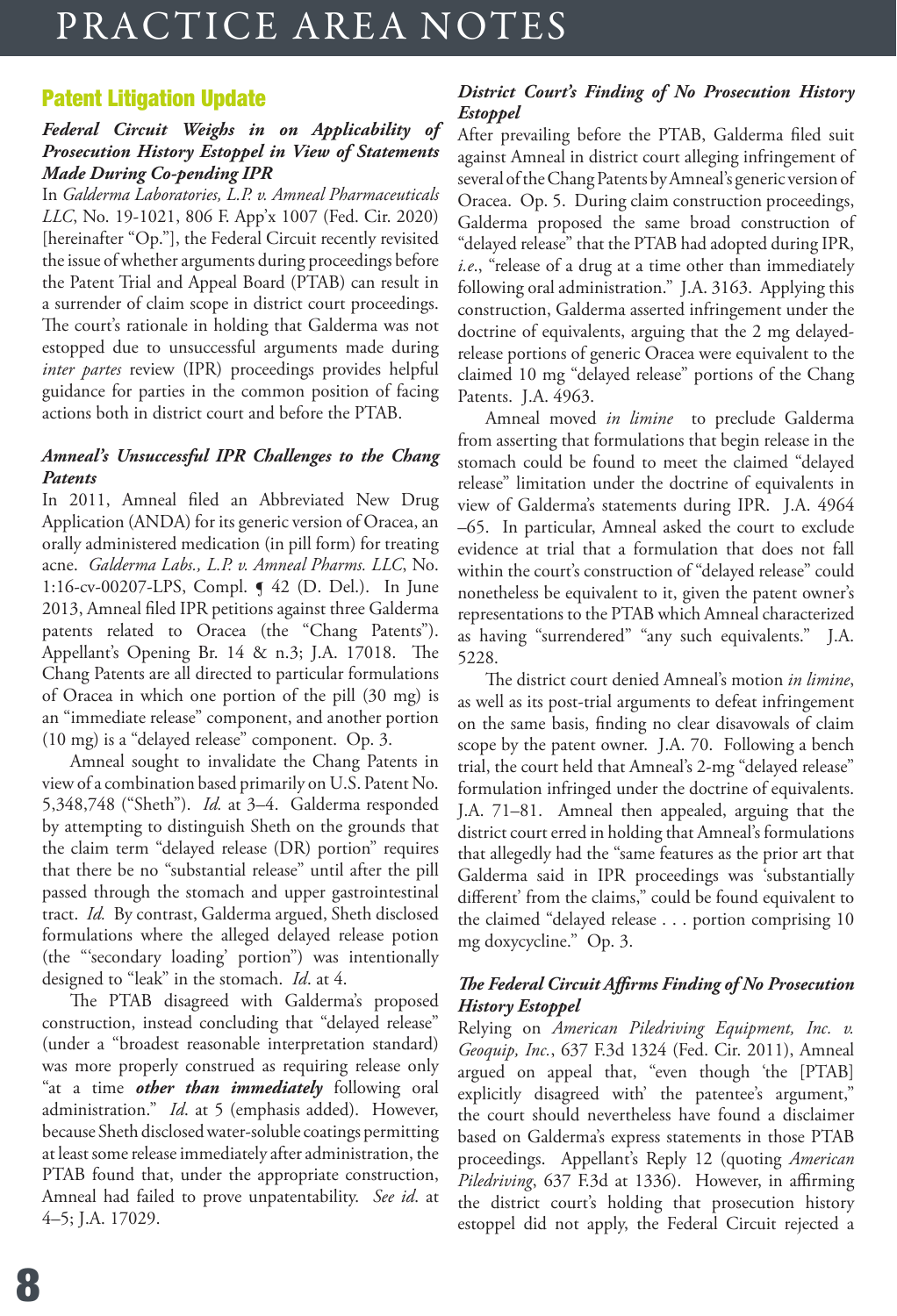dogmatic approach that would bind the patent owner to any arguments made in IPR proceedings.

Instead, the court re-emphasized that a patent owner's statements "are not considered in a vacuum," but must be viewed in the context of "the record as a whole." Op. 6. The court observed, in finding no "clear and unmistakable" disavowal of Galderma's infringement theory under the doctrine of equivalents, that the PTAB had rejected the patent owner's argument that "delayed release" required no substantial release in the stomach. *Id.* at 6–7. In other words, the best source of notice regarding the meaning of the asserted claims was the PTAB's ultimate construction of "delayed release," not the earlier patent-owner arguments that the PTAB "clearly and expressly rejected." *Id.*

In reaching its conclusion, the Federal Circuit distinguished its prior holding in *American Piledriving*  on the grounds that that case did not involve prosecution history disclaimer, but rather the ancillary question of whether statements by a patent owner before the Patent Office could inform claim construction. The Federal Circuit further observed that, in *American Piledriving*, the claim language and specification fully supported

the construction adopted by the court, so the patentee's consistent statements made during reexamination proceedings were given limited weight, serving only to "remove[] all doubt" as to the correct construction. *Id.*  at 8; *see also Krippelz v. Ford Motor Co.*, 667 F.3d 1261, 1266 (Fed. Cir. 2012) (citing *American Piledriving*, 637 F.3d at 1336, for the rule that a "patentee's statements during reexamination can be considered during claim construction, in keeping with the doctrine of prosecution disclaimer")

For future litigants, an important takeaway from these decisions is that courts will consider a patent owner's statements before the Patent Office in resolving both estoppel and claim construction, but the weight accorded will depend on the full context in which they are made. For example, where the Patent Office has clearly rejected a patent owner's arguments in administrative proceedings, defendants may face an uphill battle in attempting to establish estoppel. Where rejected arguments are fully consistent with the claims and specification, however, a district court may find they simply provide confirmatory weight for adopting a particular construction. **<sup>Q</sup>**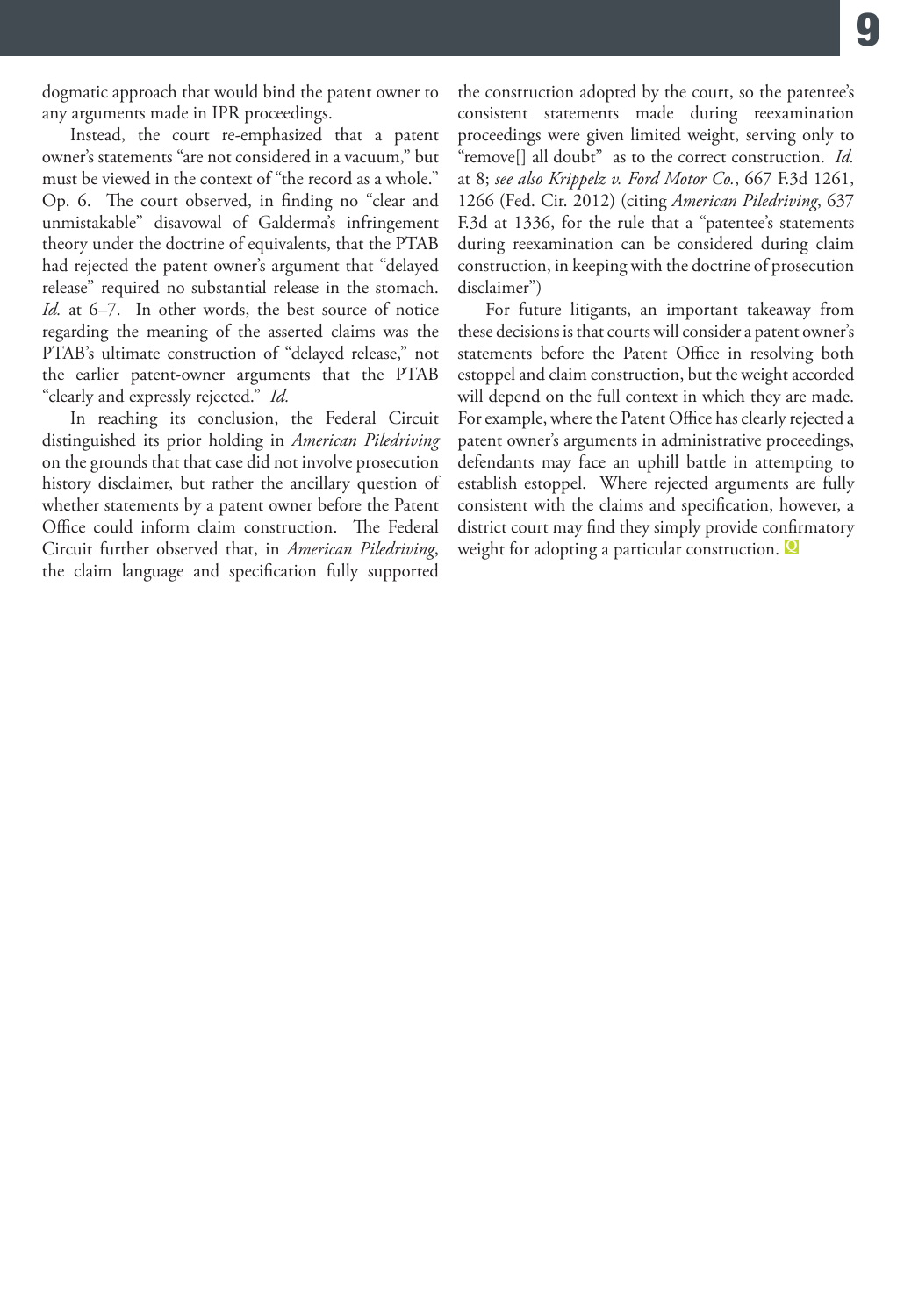# VICTORIES

# *Amicus* **Brief Supports Historic Title VII Victory for LGBT Workers**

The U.S. Supreme Court recently issued a historic decision in *Bostock v. Clayton County, Georgia*, ruling that Title VII of the Civil Rights Act of 1964, which prohibits employment discrimination "because of … sex," necessarily prohibits discrimination against lesbian, gay, bisexual and transgender employees. The decision was a win for gay and transgender individuals who had challenged their terminations under Title VII in a trio of cases, and settled the question that had divided lower courts and the EEOC about whether discrimination based on sexual orientation or transgender status is a form of sex discrimination.

In support of the LGBT employees, Quinn Emanuel filed an *amicus* brief on behalf of over 200 corporations, ranging from classic companies like AIG, American Express, Cisco, Coca-Cola, Gucci, IBM, Morgan Stanley, Nike, Pfizer, Starbucks and Xerox to newer companies like Airbnb, Citrix, eBay, Google, PayPal, Salesforce and Vimeo. The corporations signing the brief collectively employ over 7 million employees and produce over \$5 trillion in annual revenue.

The corporations informed the Supreme Court that ending sexual orientation and gender identity discrimination in the workplace is good for business, employees and the U.S. economy as a whole. The brief argued that no one should be passed over for a job, paid less, fired or subjected to harassment or any other form of employment discrimination based on their sexual orientation or gender identity, and emphasized the benefits of a uniform federal civil rights law against such discrimination, especially for businesses that necessarily work across state lines.

The *amicus* brief was singled out by the *New York Times* for its notable and influential role in the case. As veteran Supreme Court commentator Linda Greenhouse observed, "More than 200 major employers told the justices in a brief they filed on behalf of the gay and transgender plaintiffs that a quiet revolution is taking place with the stamp of approval of the establishment of which they are a part."

In the June 15, 2020 decision authored by Justice Gorsuch and joined by Chief Justice Roberts and Justices Ginsburg, Breyer, Sotomayor and Kagan, the Supreme Court ruled that Title VII's use of the word "sex" necessarily includes sexual orientation and gender identity in its scope. In the Court's words, "it is impossible to discriminate against a person for being homosexual or transgender without discriminating against that individual based on sex." The Court therefore concluded: "An employer who fires an individual merely

for being gay or transgender defies the law."

The Supreme Court's ruling makes discrimination against LGBT persons by employers covered by Title VII illegal across the nation, and may have beneficial implications for LGBT rights in other contexts such as healthcare, housing and education, where multiple federal laws also prohibit sex discrimination.

#### **Victory for Piedmont Capital in Dispute over Picasso Works of Art**

The firm recently secured a victory for boutique investment firm Piedmont Capital LLC and related parties in a federal RICO action brought by Alejandro Domingo Malvar Egerique involving competing claims to a work of art by Pablo Picasso. In 2017, Piedmont lent money to an art dealer in exchange for a promise to repay, a finance charge, and several works of art pledged as collateral, including Picasso's *Le Gueridon*. On month later, the art dealer defaulted on the loan and purported to transfer ownership of the collateral to Piedmont. It was later revealed that the art dealer had falsely represented to Piedmont that he was the record owner of the Picasso when, in fact, he merely held the work on consignment—one of several criminal fraud schemes to which the dealer ultimately pled guilty and for which he was sentenced to 18 months in prison. Mr. Malvar, the consignor of the Picasso, sued the art dealer along with Piedmont and related parties—including Piedmont's owner, his wife, his father-in-law, and his father-in-law's art gallery—alleging that they had conspired to defraud him of the artwork and were liable for various RICO violations and state law claims.

Quinn Emanuel moved to dismiss the complaint based on numerous pleading deficiencies and jurisdictional arguments, including lack of a domestic injury under RICO and failure to plead a sufficient pattern of racketeering activity. The firm also filed a Rule 11 sanctions motion against opposing counsel, asserting that he recklessly filed his meritless complaint against innocent parties and should be held accountable. On April 24, 2020, the U.S. District Court for the Southern District of New York dismissed every claim against Piedmont and related defendants except for a replevin/conversion claim premised on the inaccurate allegation that Piedmont possesses the work. The Court also granted Piedmont's motion for Rule 11 sanctions and ordered opposing counsel to pay monetary sanctions based on the recklessness of certain factual allegations in the complaint—notwithstanding opposing counsel's argument that the motion was merely a bullying tactic, citing Quinn Emanuel's reputation as "Most Feared" law firm in the world.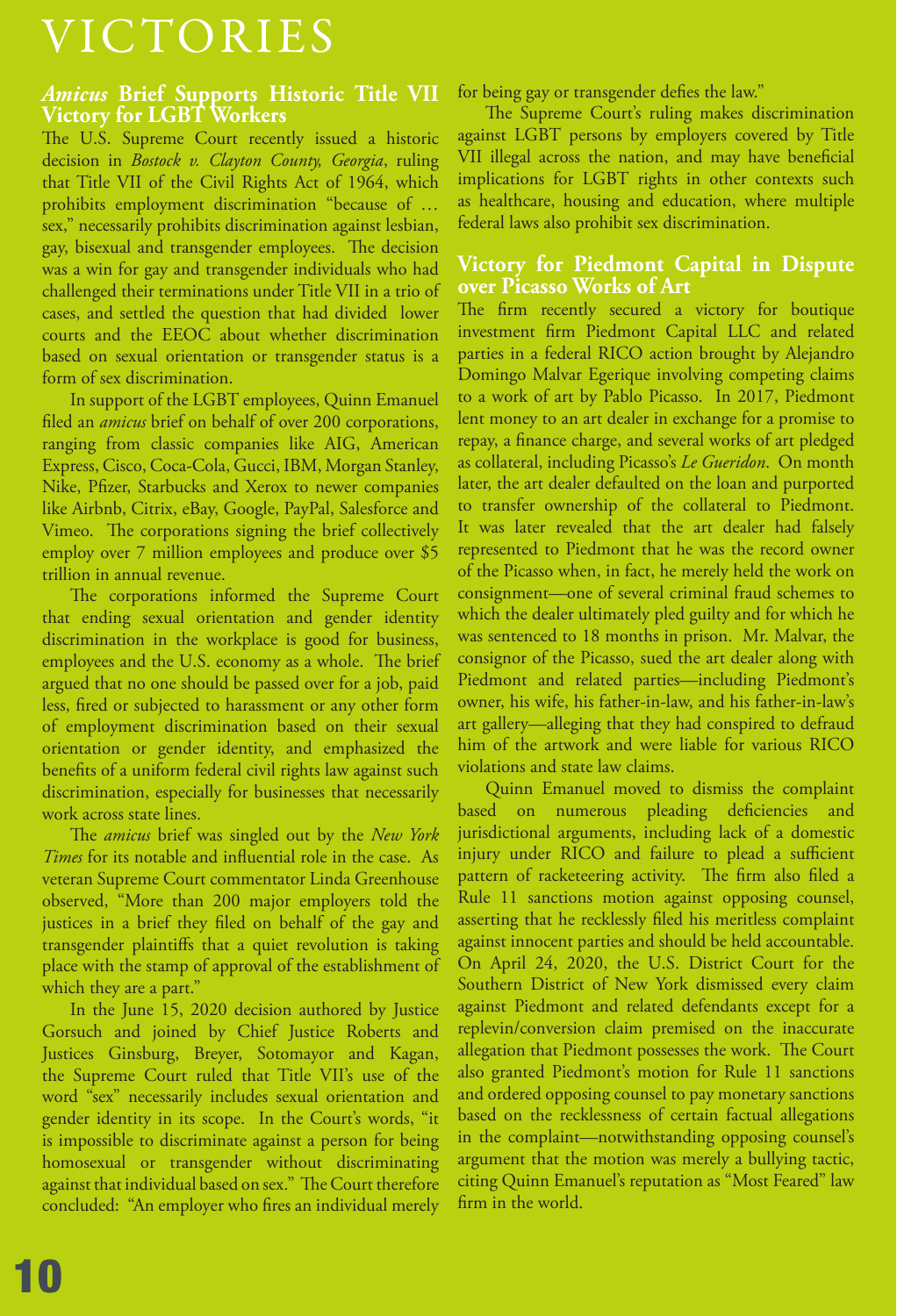This victory follows on a previous win for Piedmont approximately one year earlier, on April 2, 2019, when the U.S. District Court for the Southern District of New York denied the government's motion to dismiss Piedmont's petition in forfeiture proceedings following the art dealer's criminal conviction, in which Piedmont asserted an interest in a second artwork by Picasso that the art dealer had pledged as collateral. The original owners had consigned the work to the art dealer, who subsequently sold the work to a third party, resulting in a transfer of title to the third party under the UCC's entrustment doctrine. Quinn Emanuel advanced the novel argument that when the third party later sold the work back to the art dealer, it transferred clear title to the work and the right of possession. As a result, the art dealer owned the work outright at that point and could post the work as collateral and transfer title. The Court accepted Quinn Emanuel's novel argument and denied the government's motion to dismiss.

#### **Appellate Victory for OMERS Pension Fund in Delaware Supreme Court**

The firm obtained a recent appellate victory in the Delaware Supreme Court on behalf of Canadian pension fund OMERS, which represents Ontario's firemen, paramedics, and other municipal employees. The dispute concerned the right to purchase a minority stake in OMERS' joint venture in a Texas utility, Oncor.

In 2008, OMERS partnered with Singapore's sovereign wealth fund, GIC, to purchase a 20% stake in Oncor. OMERS' entities Borealis Power Holdings Inc. and BPC Health Corporation (collectively, "Borealis"), and GIC's entity Cheyne Walk, would each own 49.5% of the joint venture, Texas Transmission Holdings Corporation ("TTHC"). The remaining 1% of TTHC was held by Hunt Consolidated. The three owners of TTHC executed a shareholders agreement which provided each with a right of first offer ("ROFO") over any sales of shares in TTHC.

TTHC is the sole owner of Texas Transmission Investment LLC ("TTI"), which in turn owned a 20% stake in Oncor. The remaining 80% of Oncor is owned by energy giant Sempra. Sempra and TTI, as co-owners of Oncor, also have a shareholders agreement. That agreement provides Sempra with a right of first refusal ("ROFR") over TTI's 20% stake in Oncor.

In 2019, Hunt sought to sell its 1% stake in TTHC to Sempra. While Cheyne Walk declined to exercise its ROFO, Borealis invoked its rights and sought to purchase the stake. When Sempra and Hunt sought to close their transaction, Borealis sued in Delaware Chancery Court to enforce its superior purchase rights.

Quinn Emanuel argued at trial that Sempra's ROFR, which by its plain language applied only to transfers of Oncor LLC units made by TTI, did not apply to a transfer by Hunt of its minority stake in TTHC. Hunt's sale of its equity in TTHC could not constitute a transfer by TTHC's subsidiary TTI, nor were any Oncor LLC units being transferred. Despite the plain language, however, Vice Chancellor Glasscock found that Sempra's ROFR applied, and ordered that the sale of Hunt's stake to Sempra be completed.

Borealis and Cheyne Walk appealed the decision, and on May 22, 2020, the Delaware Supreme Court reversed. Although the Chancery Court is rarely overturned, here the Delaware Supreme Court issued a 5-0 ruling in favor of OMERS. In an *en banc* opinion, the Delaware Supreme Court explained that by the plain language, Sempra's ROFR applied only to sales *by TTI* and that "[t]o hold otherwise would be to impute the contractual intentions of a minority member of a company's controller to the company itself—a result that runs contrary to settled corporate-law principles." **Q**